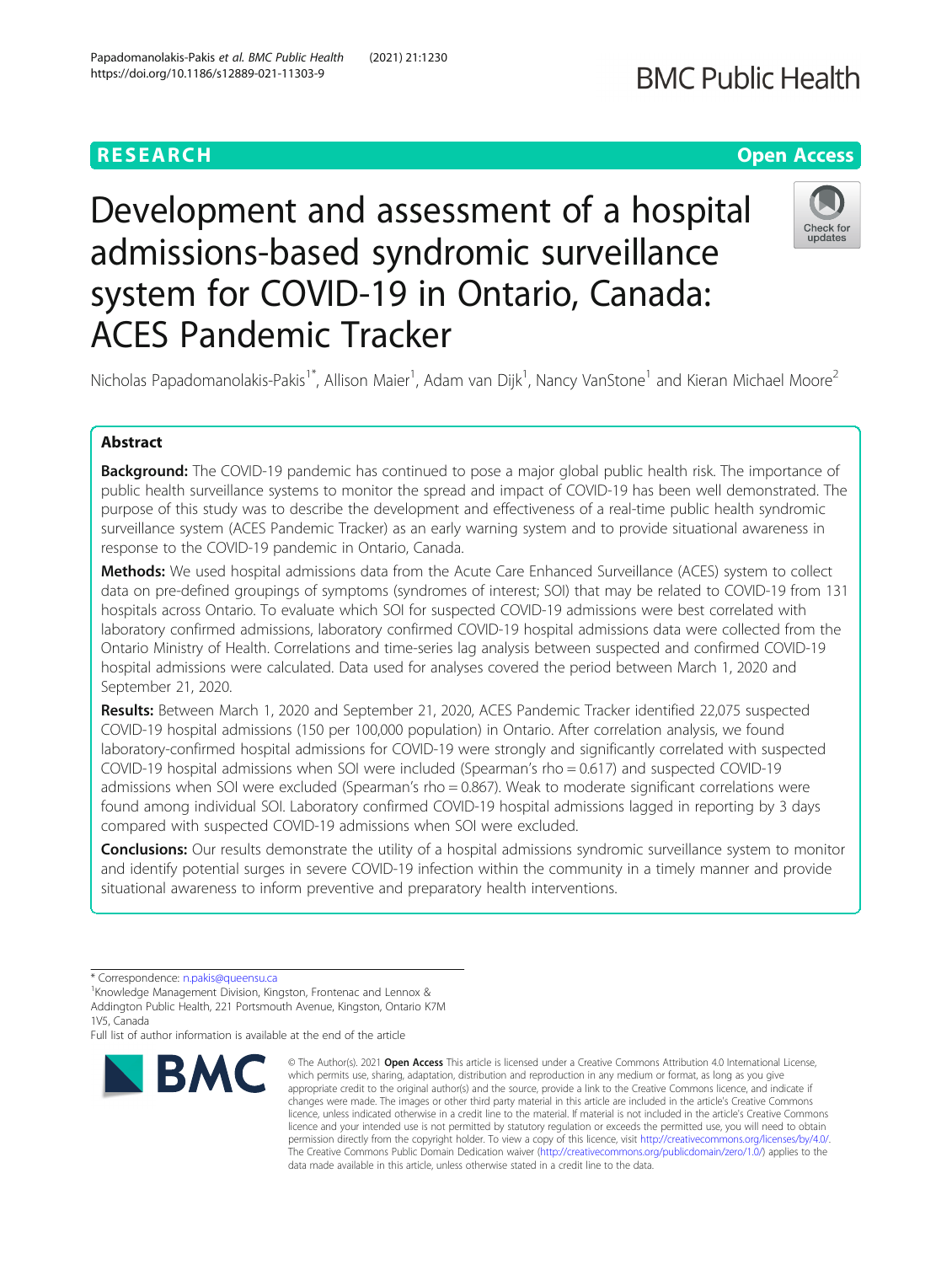Keywords: Public health surveillance, Syndromic surveillance, Surveillance system, COVID-19, Hospitalizations, Hospital admissions, Situational awareness, Pandemic

#### Background

The COVID-19 pandemic continues to pose a major public health risk globally. As of May 2021, more than 157 million confirmed cases of COVID-19, including over 3.2 million (2.1%) deaths, have been reported to the World Health Organization since December 2019 [\[1](#page-7-0)]. In Ontario, Canada's most populous province, there have been more than 486,200 confirmed COVID-19 cases, including over 23,500 (4.8%) hospitalizations and over 8200 (1.7%) deaths as of May 2021 [\[2](#page-7-0)].

The importance of public health surveillance systems to monitor the spread and impact of disease within the population has been well demonstrated during the COVID-19 pandemic [\[3](#page-7-0)–[6\]](#page-7-0). Public health surveillance systems have the capability to serve as early warning systems and provide situational awareness during public health emergencies, including communicable disease outbreaks, natural disasters and bioterrorism, among others [\[7](#page-7-0), [8](#page-7-0)]. Information from public health surveillance systems can also provide scientific evidence essential to public health decision-making and control measures. Additionally, public health surveillance can guide healthrelated policy development, including disease prevention and risk mitigation strategies, and contribute to epidemiologic understanding of various communicable and noncommunicable diseases [\[7,](#page-7-0) [8\]](#page-7-0).

Real-time syndromic surveillance (SyS) is one type of public health surveillance tool that uses pre-diagnostic health indicators discernable before diagnostic confirmation as an alert of changes in disease activity in the population [\[9\]](#page-7-0). For example, SyS systems can rely on signs, symptoms or preliminary diagnoses to monitor disease activity within the population and apply statistical methods to indicate a potential outbreak or other public health concern. Real-time SyS systems can facilitate rapid investigation of potential disease outbreaks or elevations in specific disease-related illnesses [[8,](#page-7-0) [9\]](#page-7-0). Data sources for large scale regional SyS systems often include health or pseudo-health information from healthcare services such as emergency department (ED) [[10,](#page-7-0) [11](#page-7-0)] or primary care visits [[12](#page-7-0)–[14](#page-7-0)], but could also include information from retail pharmaceutical sales [\[15,](#page-7-0) [16\]](#page-7-0), emergency medical services dispatch data [\[17](#page-7-0)–[21\]](#page-7-0), telehealth phone lines [[22](#page-7-0), [23](#page-7-0)] and non-health information from social media [[6,](#page-7-0) [24](#page-7-0)]. The indirect nature of healthrelated indicators, although nonspecific [\[25](#page-7-0)], have the ability to improve timeliness and sensitivity of data collection and provide flexibility to adapt to different illnesses and situations [[7](#page-7-0), [26](#page-7-0)].

The significance of real-time SyS surveillance has been demonstrated with previous threats to global health (i.e. bioterrorism, pandemics) such as SARS, H1N1 influenza and Ebola [[22,](#page-7-0) [27](#page-7-0)–[35\]](#page-8-0). Most recently, several SyS systems have been implemented globally to help monitor COVID-19 including the Centers for Disease Control and Prevention's COVID Tracker [\[36](#page-8-0)] and a smartphone application to gather COVID-like illness data to identify potential clusters of COVID-19 in the United States [[37\]](#page-8-0), COOPERA (Covid-19: Operation for Personalized Empowerment to Render smart prevention And care seeking) which collects crowdsourced data in Japan [[38](#page-8-0), [39\]](#page-8-0) and a participatory SyS tool for tracking COVID-19 using self-report syndromic data in Bangladesh [\[40](#page-8-0)], among others.

In response to the pandemic threat of SARS in 2003, Kingston, Frontenac and Lennox & Addington (KFL&A) Public Health developed the Acute Care Enhanced Surveillance (ACES) system in Ontario, Canada to improve the provincial public health system's ability to monitor, prevent and respond to future communicable and noncommunicable disease outbreaks [\[41](#page-8-0)]. ACES is a province-wide system that monitors hospital registration records for ED visits in real-time for more than 95% of Ontario's acute care hospitals and nearly 80% of inpatient admissions records. ACES monitors 84 distinct syndromes; 24 are regularly validated against ICD-10 codes.

The objective of this study was to describe the development and effectiveness of a real-time public health SyS system – ACES Pandemic Tracker – as an early warning system and to provide situational awareness in response to the COVID-19 pandemic in Ontario, Canada using hospital admissions data.

#### Methods

### Development of ACES pandemic tracker Data sources

ACES Pandemic Tracker [[42\]](#page-8-0) uses hospital admissions data from the ACES system [[41\]](#page-8-0). ACES collects patient data in real-time including date, time, age, sex, first 5 digits of postal code, reason for visit or admission and Canadian Triage Acuity Score; no direct personal identifiers are collected, such as name or health card number.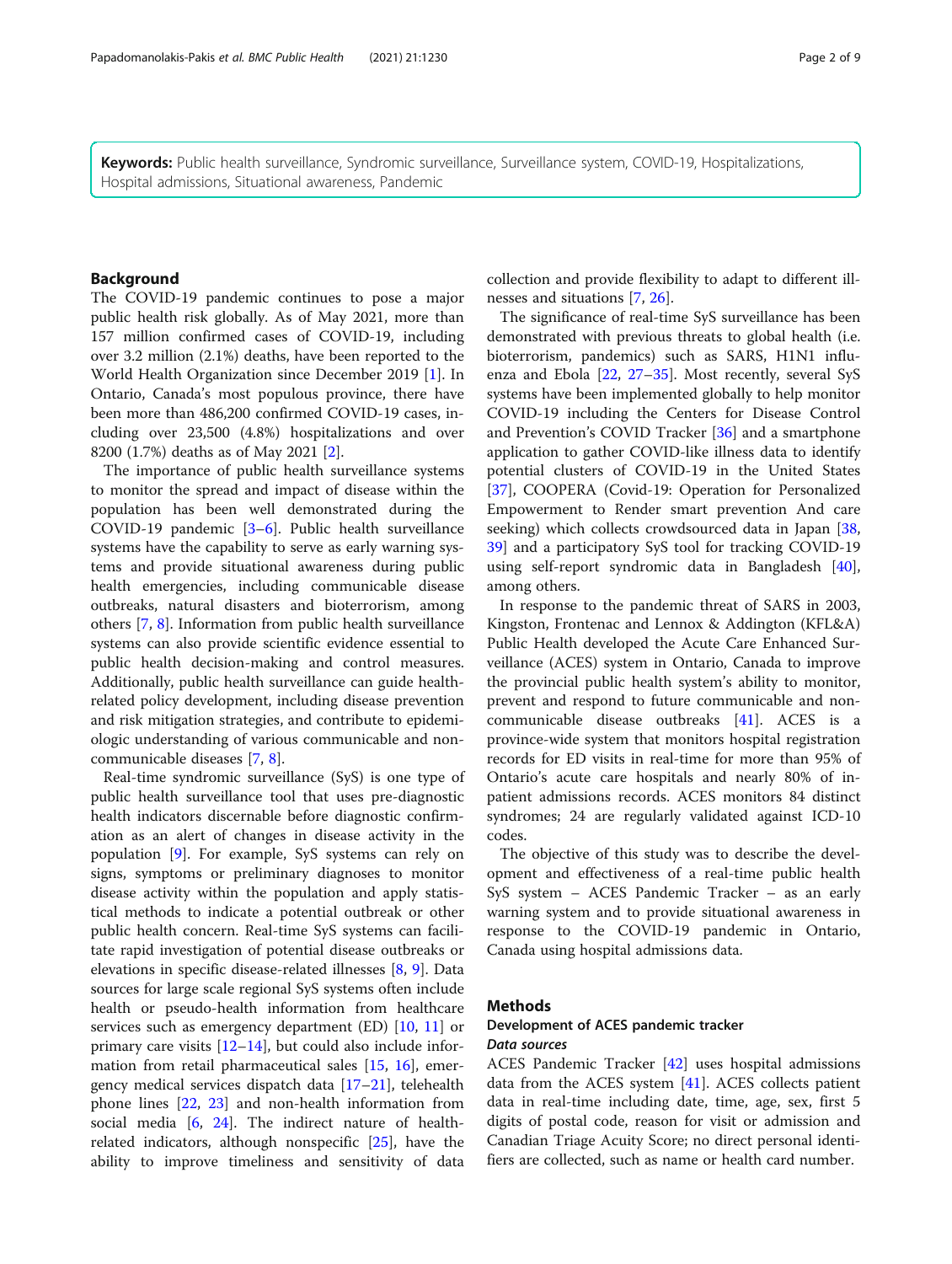ACES applies natural language processing (NLP) to categorize words or phrases from the "reason for admission" or "chief complaint" into predefined syndromes. The use of chief-complaints, syndromes or symptoms collected as text have been cited as an advantage for public health surveillance since they are available more closely to real-time than diagnostic indicators such as ICD codes [[43](#page-8-0)–[45](#page-8-0)]. The NLP algorithms were developed by a team of content experts (acute care physicians and epidemiologists) that manually classified a large dataset of patient triage records into syndromes based on their chief complaint. The algorithms do not rely on keyword searches, but rather probabilistic decisions based on attaching learned weighting values to each word, part of a word, or phrase in the chief complaint. The performance of each syndrome was previously validated against diagnostic hospital records.

#### Syndromes of interest (SOI)

Syndromes are pre-defined groupings of symptoms or health indicators that may indicate a clinical diagnosis or health outcome. The following syndromes were initially used to detect possible cases of COVID-19 at time of hospital admission: asthma (AST), congestive heart failure (CHF), chronic obstructive pulmonary disorder (COPD), influenza-like illness (ILI), general infection (INF), pneumonia (PN), respiratory illness (RESP) and sepsis (SEP). These syndromes were chosen as they encompassed many of the symptoms described in patients that had contracted COVID-19 at the start of the pandemic. Aggregate numbers of admissions for all SOI and overall admission trends were examined to assess the specificity of syndromes and remove those experiencing significant decreases in hospital admissions related to the COVID-19 pandemic. After correlation analysis with laboratory confirmed cases, several aforementioned syndromes were removed as they were complicating the interpretation of COVID-19 surveillance data [\[46](#page-8-0)]. Thus, the most recent version of ACES Pandemic Tracker, as discussed in this paper, includes three SOI: pneumonia, influenza-like illness and general infection (see Additional file [1](#page-6-0) for descriptions of symptoms captured in each SOI including ICD-10 codes used for validation).

Possible cases of COVID-19 were flagged as "suspect COVID-19 counts" identified by COVID-19 keywords ("covid\*" OR "coronav\*" OR "ncov") and included "susp" or SOI. Suspected COVID-19 cases identified by both COVID-19 keywords and SOI are hereinafter referred to as suspected COVID-19 (including SOI), whereas suspected COVID-19 cases identified using only COVID-19 keywords are referred to as suspected COVID-19 (excluding SOI). Each patient was only counted once, even if they had more than one related syndrome (see Additional file [2](#page-6-0) for full COVID-19 flagging criteria). All free-text admissions were reviewed bi-weekly to determine how COVID-related admissions were being captured in order to adapt to changing free-text patterns over time. Data presented in this manuscript are based on the final SOI inclusion criteria. The change in case numbers flagged due to bi-weekly review updates was minimal and likely to have a negligible impact on case numbers flagged in real-time as opposed to post-event analysis. The total number of admissions for all SOI were calculated daily.

#### Baseline data

We used 2 years of historical hospital admissions data (2018 and 2019) to compare recent trends of hospital admissions at the regional-level to what would be expected under normal conditions. Since there is no historical data for COVID-19 flagged admissions, these admissions were grouped with all admissions for SOI in 2020 and compared to 2018–2019 SOI. For each pandemic day, the average number of admissions for the same pre-pandemic day in 2018 and 2019 were used for comparison. In order to reduce the risk of increased baseline data counts due to chance, 7- and 30-day moving averages were used [[47](#page-8-0)]. We calculated historical 7 and 30-day moving averages by adding together syndromes related to COVID-19 during the 2018–2019 period to minimize short-term fluctuations and remove day-of-the-week/month variation. To account for random variation in comparisons with historical data, we calculated  $+ 1$  and  $+ 2$  standard deviation(s) from the historical average. Hospitals without 2 years of complete baseline admissions data for 2018 and 2019 were excluded from ACES Pandemic Tracker.

SOI related to COVID-19 are monitored for abnormal numbers of patients in comparison to historical baselines. A signal for possible anomalous regional hospital activity occurs when the pandemic moving average of hospital admissions counts is greater than  $+1$  standard deviation above the historical average, but less than or equal to  $+2$  standard deviations (Level 2). Highly anomalous activity is indicated when the pandemic moving average is greater than  $+2$  standard deviations above the historical pre-pandemic average (Level 3).

### Evaluation of ACES pandemic tracker Descriptive analyses

We performed descriptive analyses using data from ACES Pandemic Tracker to calculate the median, interquartile range and incidence rate of daily suspected COVID-19 hospital admissions. We compared these data to confirmed COVID-19 admissions using data available from the Ontario Ministry of Health [\[48](#page-8-0)]. The date recorded for a confirmed COVID-19 admission was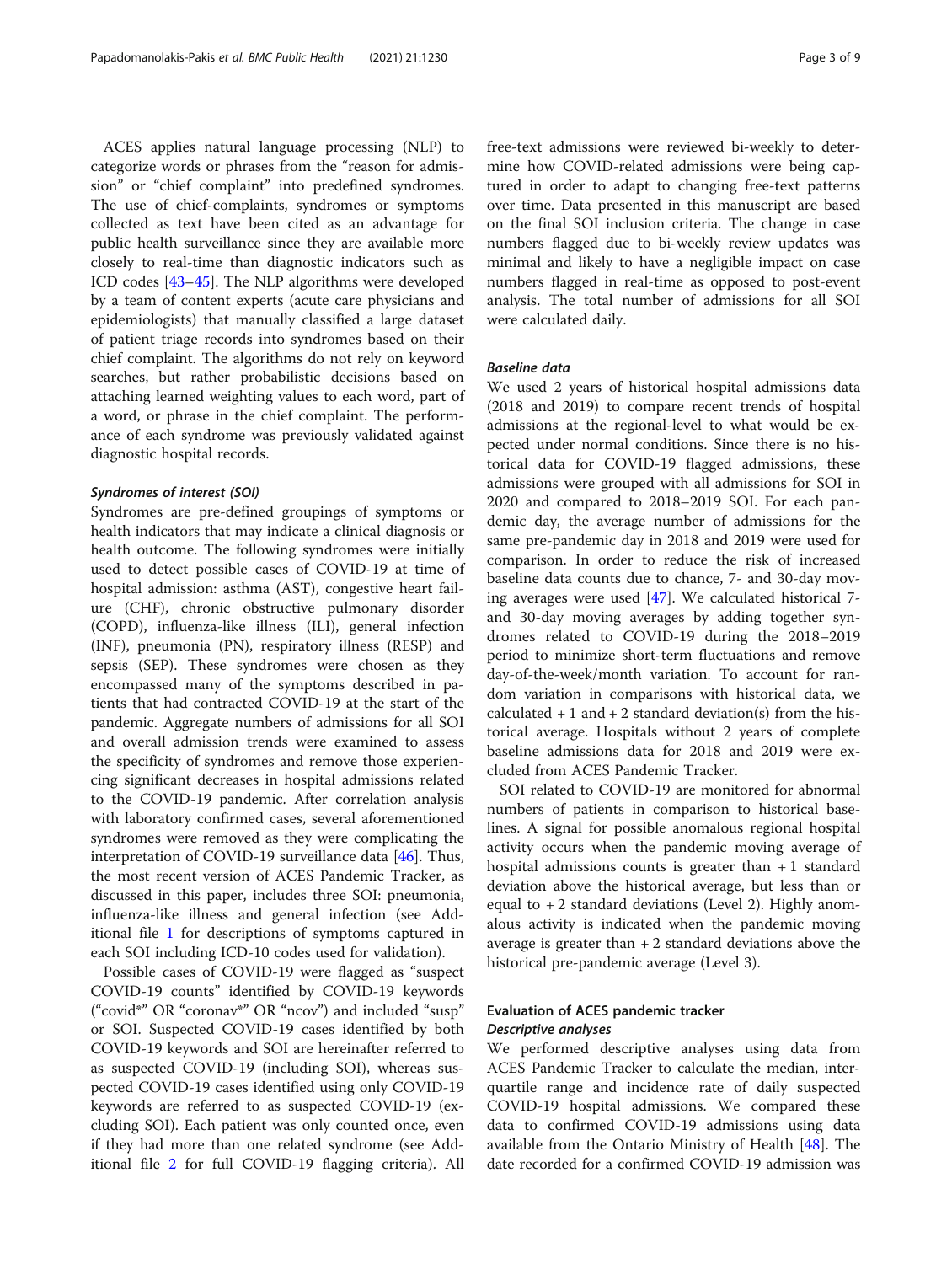the date of reporting to public health following a confirmed laboratory test.

We used Spearman's rho to examine correlations between confirmed and suspected COVID-19 admissions in Ontario between March 1, 2020 and September 21, 2020. We also compared each SOI with confirmed COVID-19 admissions to determine which SOIs demonstrated more favorable correlations with confirmed COVID-19 admissions.

In an effort to detect the potential delay between SyS flags for suspected COVID-19 admissions and confirmed COVID-19 admissions in Ontario, a cross-correlation function (CCF) with differencing was calculated between daily suspected COVID-19 admissions and daily confirmed COVID-19 admissions. On March 19, 2020, the Ontario Ministry of Health disseminated a provincewide directive for the use of suspected COVID-19 flags to improve monitoring of ED visits and hospital admissions for symptoms related to COVID-19. Therefore, we used data between March 19, 2020 and May 31, 2020 (end of first wave/peak) to calculate the CCF. Statistical analyses were conducted using R (R Foundation for Statistical Computing, Vienna, Austria). All analyses were conducted with aggregate data in accordance with the ethical and legal limitations defined by the data sharing agreements between ACES, public health agencies and the participating hospitals in Ontario and is exempt from Research Ethics Board review.

#### Results

#### Key characteristics

Between March 1, 2020 and September 21, 2020, ACES Pandemic Tracker identified 22,075 suspected COVID-19 hospital admissions, or 150 suspected COVID-19 admissions per 100,000 population among 131 hospitals in Ontario (Table 1). Of these suspected COVID-19 admissions, 48% were flagged as pneumonia, 21% as influenzalike illness, 20% as suspected COVID-19 (excluding SOI) and 10% as general infection. During the same time period, the province registered 47,268 confirmed cases of COVID-19, including 5047 COVID-19-related admissions, or 34 confirmed COVID-19 admissions per 100, 000 population. A comparison of 7-day rolling averages of SOI admissions and confirmed COVID-19 cases is illustrated in Fig. [1.](#page-4-0)

ACES Pandemic Tracker identified a median number of 102 (IQR 91–124) daily suspected COVID-19-related admissions (including SOI) in Ontario, including 49 daily suspected admissions for pneumonia (IQR 44–66), 22 for influenza-like illness (IQR 19–28), 16 for suspected COVID-19 (excluding SOI; IQR 10–31) and 11 for general infection (IQR 8–14; Table 1). The median number of confirmed COVID-19 admissions in Ontario during the same time period was 9 per day (IQR 5–37).

#### Correlation analyses

We sought to determine whether suspected COVID-19 hospital admissions from ACES Pandemic Tracker were correlated with confirmed COVID-19 admissions from provincial data. We also calculated correlation coefficients for each SOI and suspected COVID-19 flag to determine which were more highly correlated with confirmed COVID-19 admissions.

Table [2](#page-4-0) displays correlations between suspected and confirmed COVID-19 hospital admissions, including and excluding SOIs. We found suspected COVID-19 (including SOI) admissions to have a strong positive correlation with confirmed COVID-19 admissions (Spearman's rho = 0.617). When SOI without COVID keywords were excluded, a stronger positive correlation was observed between suspected and confirmed COVID-19 admissions (Spearman's rho  $= 0.867$ ).

Since suspected COVID-19 (excluding SOI) hospital admissions were most strongly correlated with confirmed COVID-19 admissions, we conducted a crosscorrelation analysis to determine whether suspected COVID-19 (excluding SOI) admissions preceded confirmed COVID-19 admissions in Ontario, Canada. Our

Table 1 Counts for confirmed and suspected COVID-19 hospital admissions between March 1, 2020 and September 21, 2020

| Syndrome                                      | Total counts (%) | Median per day (IQR) |
|-----------------------------------------------|------------------|----------------------|
| <b>Suspected COVID-19</b>                     |                  |                      |
| Suspected COVID-19 admissions (including SOI) | 22,075 (100%)    | $102(91 - 124)$      |
| Suspected COVID-19 admissions (excluding SOI) | 4457 (20%)       | $16(10-30)$          |
| Pneumonia                                     | 10,690 (48%)     | 49 (43-57)           |
| Influenza-like illness                        | 4629 (21%)       | $22(18-26)$          |
| General infection                             | 2299 (10%)       | $11(8-14)$           |
| <b>Confirmed COVID-19</b>                     |                  |                      |
| Confirmed cases                               | 47.268 (100%)    | 175 (111-370)        |
| Confirmed admissions                          | 5047 (11%)       | $9(5-37)$            |

Suspected COVID-19 is based on data from ACES Pandemic Tracker, whereas confirmed COVID-19 is based on data from the Ontario Ministry of Health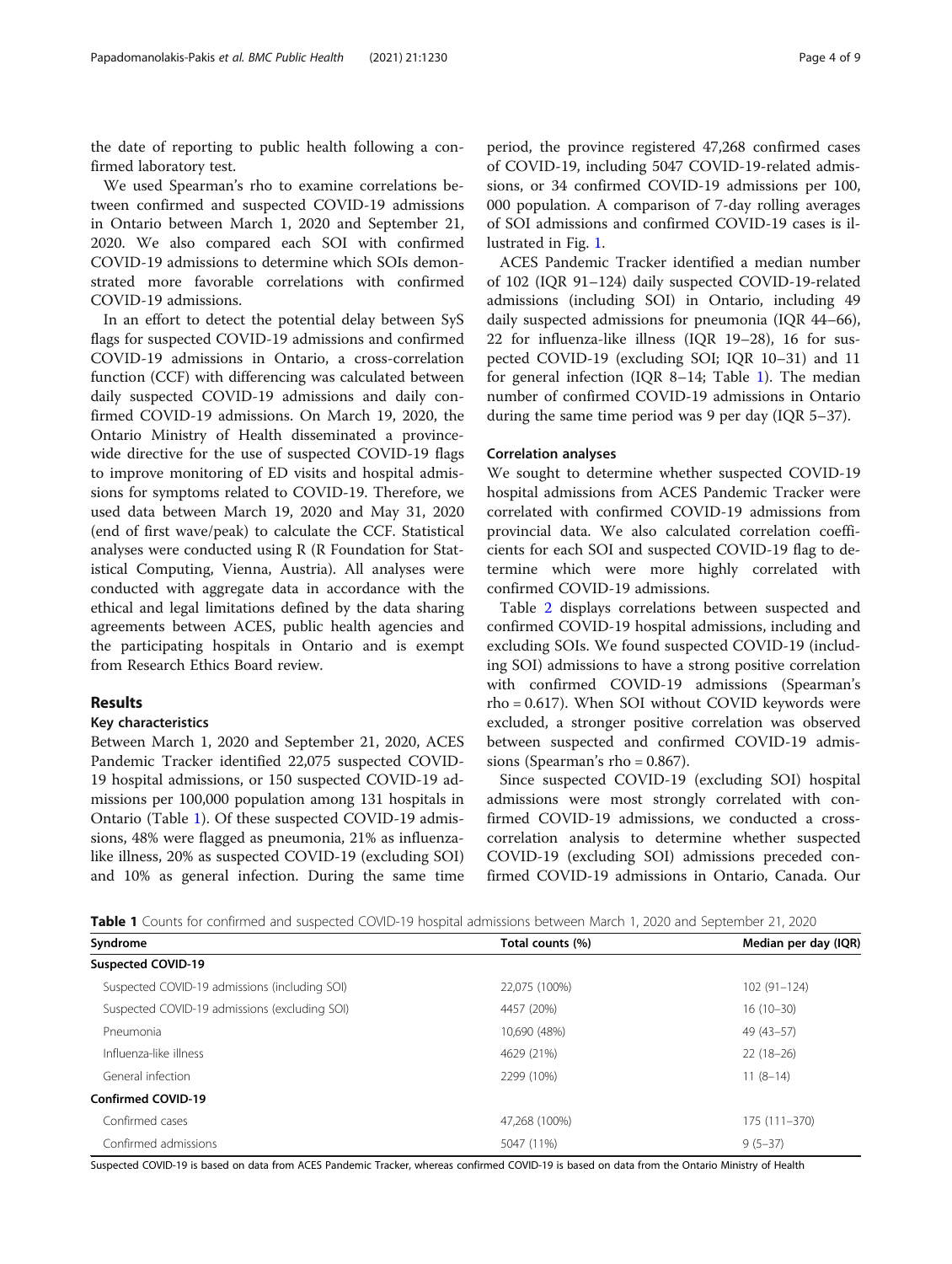<span id="page-4-0"></span>

findings suggest confirmed COVID-19 admissions lagged suspected COVID-19 admissions by 3 days  $(CCF = 0.320)$ . The time-series lag analysis is illustrated in Fig. [2.](#page-5-0)

#### Discussion

This study described and evaluated the utility of ACES Pandemic Tracker, a province-wide real-time public health SyS tool. ACES Pandemic Tracker was developed to detect possible surges in severe COVID-19 infection requiring hospitalization and to provide situational awareness in Ontario, Canada. ACES Pandemic tracker uses hospital admissions data from 131 hospitals across the province to monitor syndromes related to COVID-19 with built-in spatial and temporal capabilities. Ontario has an estimated population of 14.7 million people; 39% of Canada's population [[49](#page-8-0)].

We found a strong correlation between suspected COVID-19 (including SOI) hospital admissions and

confirmed COVID-19 admissions and a stronger correlation between suspected COVID-19 (excluding SOI) admissions and confirmed COVID-19 admissions. Although SOI can be valuable for identification of an unexpected disease outbreak, our findings suggest that suspected COVID-19 flags (excluding SOI) may be a more appropriate proxy for identifying COVID-19 infection when it is confirmed to be circulating within the population. These findings demonstrate that care should be taken when deciding whether to use preexisting syndromes versus developing new flagging criteria for a novel disease outbreak. When SOI were assessed individually against confirmed COVID-19 admissions, we found a moderate positive correlation with suspected general infection admissions, a moderate negative correlation with suspected influenza-like illness admissions and a weak correlation with suspected pneumonia admissions. One possible explanation for the negative correlation with suspected influenza-like

Table 2 Correlations between suspected COVID-19 hospital admissions/SOIs and confirmed COVID-19 admissions between March 1, 2020 and September 21, 2020

| Syndrome                                      | Spearman's rho | P value  |
|-----------------------------------------------|----------------|----------|
| Suspected COVID-19 admissions (including SOI) | 0.617          | < .0001  |
| Suspected COVID-19 admissions (excluding SOI) | 0.867          | < 0.0001 |
| General infection                             | 0.311          | < 0.0001 |
| Influenza-like illness                        | $-0.357$       | < 0.0001 |
| Pneumonia                                     | 0.239          | .0005    |

Spearman's rho values ≥0.5 are considered to be highly correlated; 0.25 to 0.5 are considered to be moderately correlated and < 0.25 are considered to be weakly correlated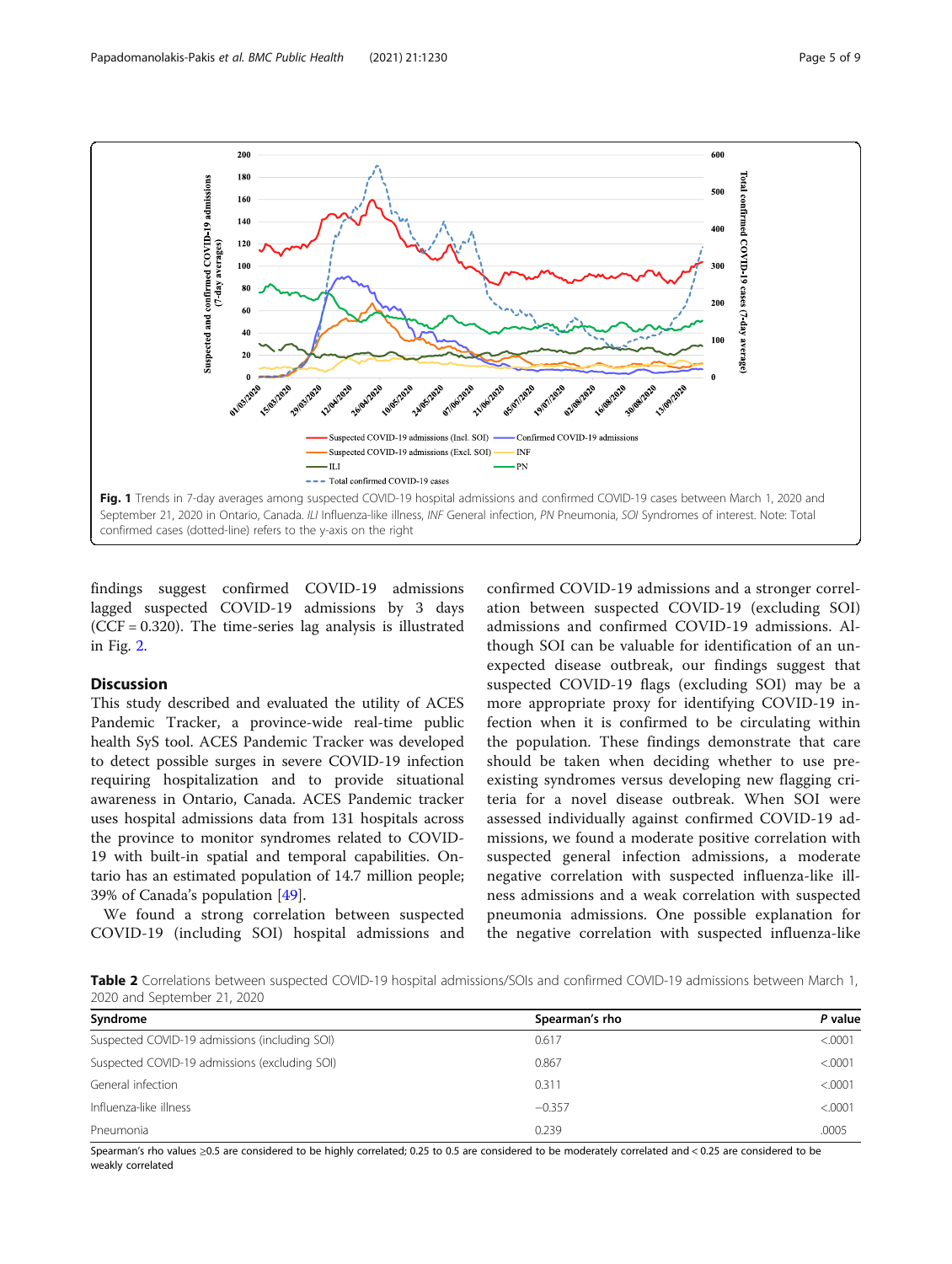<span id="page-5-0"></span>

illness admissions is the overall decline in hospital patient volumes since COVID-19 restrictions were implemented in March 2020 [[11,](#page-7-0) [50\]](#page-8-0).

The negative effect of the COVID-19 pandemic on ED attendances has been demonstrated by Hughes et al. using Public Health England's Emergency Department Syndromic Surveillance System (EDSSS) [\[11](#page-7-0)]. Compared to 2019 data, the authors determined ED attendances during March and April 2020 were significantly lower than ED attendances during the same time period in the previous year (non-respiratory indicators fell by 44–67% and acute respiratory infection fell by 4.4%) [[11\]](#page-7-0). In relation to ACES Pandemic Tracker, syndromes often reported as suspected pneumonia and influenza-like illness admissions prior to the COVID-19 pandemic were instead being flagged by clinicians as suspected COVID-19 during the pandemic. This could be a result of recommendations circulated by the Ontario Ministry of Health to use suspected COVID-19 flags to improve surveillance and monitoring of COVID-19.

The cross-correlation analysis in the present study demonstrated a possible lag of 3 days between suspected COVID-19 (excluding SOI) admissions and confirmed COVID-19 admissions. Although this is likely related to the length of time required to report on laboratory results early in the pandemic, it illustrates the potential utility of using hospital admissions surveillance as an earlier indicator of COVID-19 severity when it is known

to be circulating within the population. In terms of emergency preparedness, early warning of a potential surge in COVID-19 hospital admissions of 3 days can provide adequate time to re-allocate hospital resources including hospital staffing and availability of hospital beds in anticipation of severe COVID-19 infections that may require hospitalization and intensive care.

The SOI displayed in ACES Pandemic Tracker include symptoms that may be related to COVID-19 but are not clinical diagnoses. Correlation analyses between SOI and diagnosed COVID-19 cases need to be assessed on a regular basis and validated when diagnostic records are available, which are often offset by several days. The early warning capabilities built into ACES were exploited in the Pandemic Tracker based on aggregate counts of SOI and COVID-19 flagged hospital admissions to identify a potential surge in novel COVID-19 cases. SyS in this manner can provide situational awareness for epidemiologists, public health officials and hospitals to monitor for local analysis, improve identification and investigation and inform responses to possible surges in severe COVID-19 infection and other potential population health threats. It can also inform risk communication to the media, public and policy decision-makers.

Our results suggest one of the greatest strengths of ACES Pandemic Tracker is its ability to be easily updated with new keyword-based syndromes and adapted to new and emerging viruses and diseases which makes it a highly relevant and effective public health tool [[33](#page-8-0), [51\]](#page-8-0). ACES Pandemic Tracker monitors hospital admissions for syndromes related to COVID-19 since these presentations are expected to increase when widespread community infection of COVID-19 occurs. Improving the monitoring of syndromes related to COVID-19 admissions will assist in identification of potential cases and enable earlier physical distancing and self-isolation to limit the risk of person-to-person transmission and community spread of the virus. The incorporation of spatial information also allows public health professionals to identify specific regions that may have an increase in suspected COVID-19 infection rates.

Another strength of our surveillance approach lends itself to the monitoring of hospital admissions rather than ED visits. We believe surveillance of hospital admissions was more appropriate in this context since ED visits steadily declined from mid-March 2020. A possible explanation for the decline in ED visits in Ontario is that individuals who exhibited symptoms related to COVID-19 were directed to local assessment centers, which do not share data with ACES. Another explanation may simply be compliance with physical distancing measures. In addition, ED visit data was obscured by individuals who sought COVID-19 testing and other health-seeking behaviors during the initial wave of the COVID-19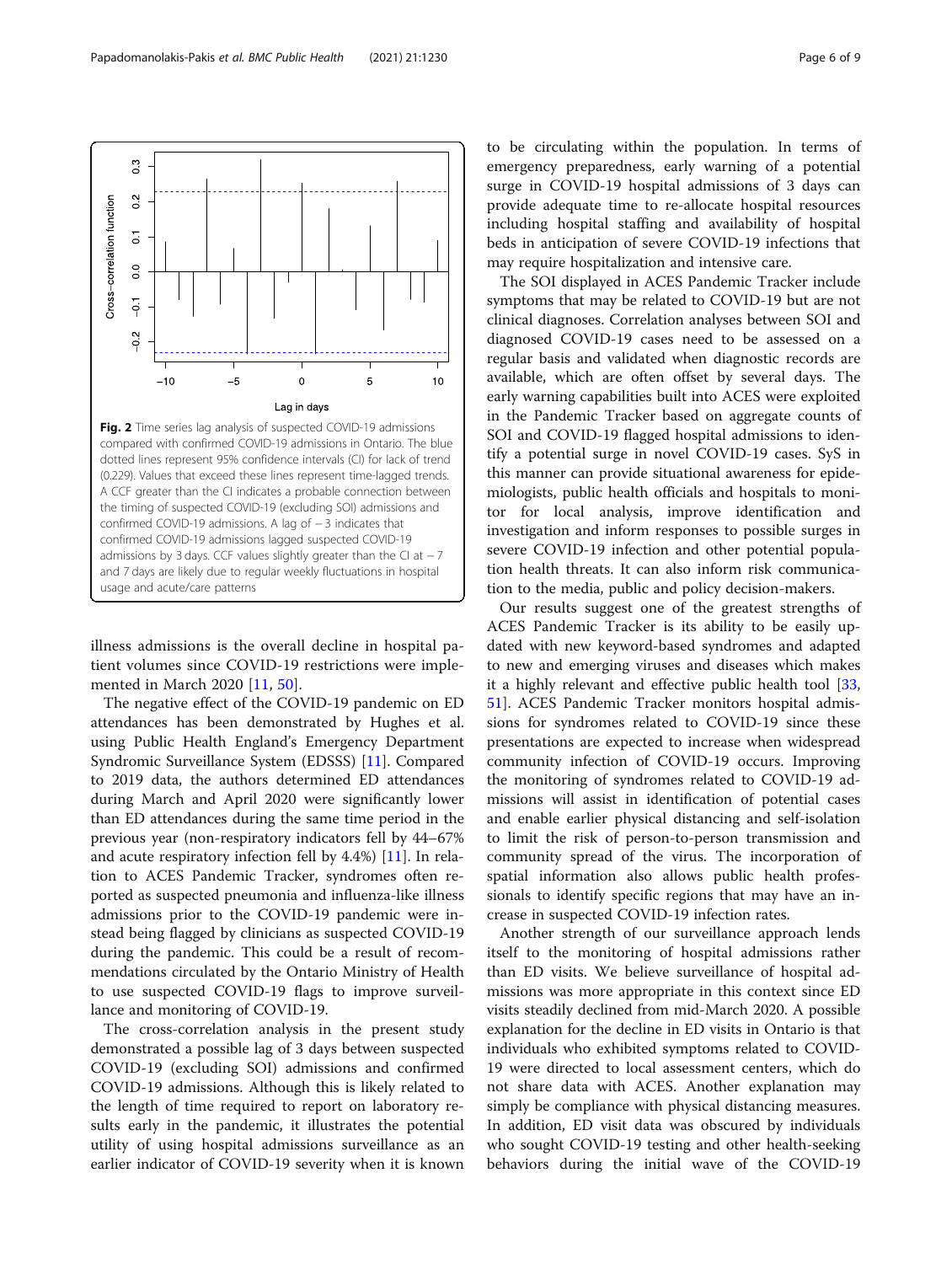<span id="page-6-0"></span>pandemic which could lead to false assumptions regarding COVID-19 visits. Therefore, we believe hospital admissions data is a reliable source for surveillance of indications related to community spread of COVID-19 and resulting impacts on the healthcare system. Other international surveillance groups could consider adopting similar methods to monitor hospital admissions for future novel disease outbreaks. Furthermore, patients requiring hospital admission due to COVID-19 are generally more severe cases of infection that threaten to overwhelm hospital resources.

Overall, this study enumerates the statistical validity of ACES Pandemic Tracker and its usefulness as a disease surveillance system. The syndromic data provides a good estimation of real data counts that can inform public health action to reduce impact of a disease outbreak and community spread. Early in the pandemic, a limited number of public resources were available that could provide real-time information on COVID-19 cases and hospital admissions. The already established ACES system allowed for timely implementation of ACES Pandemic Tracker while more formalized provincial surveillance systems were under development. ACES Pandemic Tracker supported local public health agencies and other public health practitioners across the province as a standardized method to report hospital admissions data. The methodology, lessons learned and evidence from the post-hoc analyses demonstrate that a similar tool could be beneficial and adopted by other public health authorities in future pandemic scenarios.

Our findings are relevant for other national, regional and local public health agencies globally that may wish to establish and implement disease surveillance systems at a population level. Although our SyS was implemented in a Canadian setting, the methods used to monitor hospital admissions for possible increases in severe COVID-19 disease activity are not specific to one setting or disease. SyS of hospital admissions can be applied to other global contexts and to other novel disease outbreaks. Based on our results, we wish to emphasize that development of a new flagging criteria for a novel disease outbreak may be necessary under certain circumstances which may include a decline in baseline hospital volumes/syndromes or when disease presentation does not accurately reflect symptoms captured in existing syndromes. The new flagging criteria should be continuously updated to reflect possible changes or variation in disease presentation due to genetic drift over time. It should be noted that our approach required effective communication and collaboration among government, healthcare, public health agencies and the public. Globally, this may pose a barrier to implementation depending on institutional arrangements, cooperation, communication and public health resources [[52\]](#page-8-0).

There are limitations of ACES Pandemic Tracker that should be considered. First, we were unable to calculate sensitivity and specificity of the Pandemic Tracker since we did not have access to laboratory data. However, based on previous evaluations of syndromic surveillance systems, due to the non-differential nature of selected key syndromes and since laboratory confirmation is not required for suspected COVID-19 flags, we would expect Pandemic Tracker to be highly sensitive with low specificity, when compared to confirmed COVID-19 admissions [[25](#page-7-0)]. Second, the value of ACES Pandemic Tracker was perhaps best demonstrated as an early warning system to help guide system planners while laboratory testing for COVID-19 was delayed and there were significant restrictions on testing prior to establishment of COVID-19 assessment centres. However, it maintains the ability to estimate the potential burden of severe COVID-19 cases on hospital resources.

#### Conclusion

The ability to predict potential surges of severe COVID-19 and other communicable diseases within the population is of particular importance for public health surveillance, intervention and prevention. The evaluation of ACES Pandemic Tracker suggests SyS of hospital admissions could be used to provide situational awareness, monitor real-time patient volumes and identify potential surges in severe COVID-19 infection levels in a timely manner. Such SyS systems can be utilized by public health agencies, healthcare professionals, community service partners and testing laboratories to take informed measures to plan and allocate resources appropriately and aid public health in implementing measures to prevent further spread of infection.

#### Abbreviations

ACES: Acute Care Enhanced Surveillance; AST: Asthma; CCF: Cross-correlation function; CHF: Congestive heart failure; CI: Confidence interval; COPD: Chronic obstructive pulmonary disorder; COVID-19: Coronavirus disease 2019; ED: Emergency department; ICD: International classification of diseases; ILI: Influenza-like illness; KFL&A: Kingston, Frontenac and Lennox & Addington; NLP: Natural language processing; PN: Pneumonia; RESP: Respiratory; SARS: Severe acute respiratory syndrome; SEP: Sepsis; SOI: Syndrome of interest; SyS: Syndromic surveillance

#### Supplementary Information

The online version contains supplementary material available at [https://doi.](https://doi.org/10.1186/s12889-021-11303-9) [org/10.1186/s12889-021-11303-9.](https://doi.org/10.1186/s12889-021-11303-9)

Additional file 1. Syndrome descriptions and ICD-10 codes for validation.

Additional file 2. COVID-19 flagging criteria.

#### Acknowledgements

ACES is maintained by KFL&A Public Health and funded by the Ontario Ministry of Health.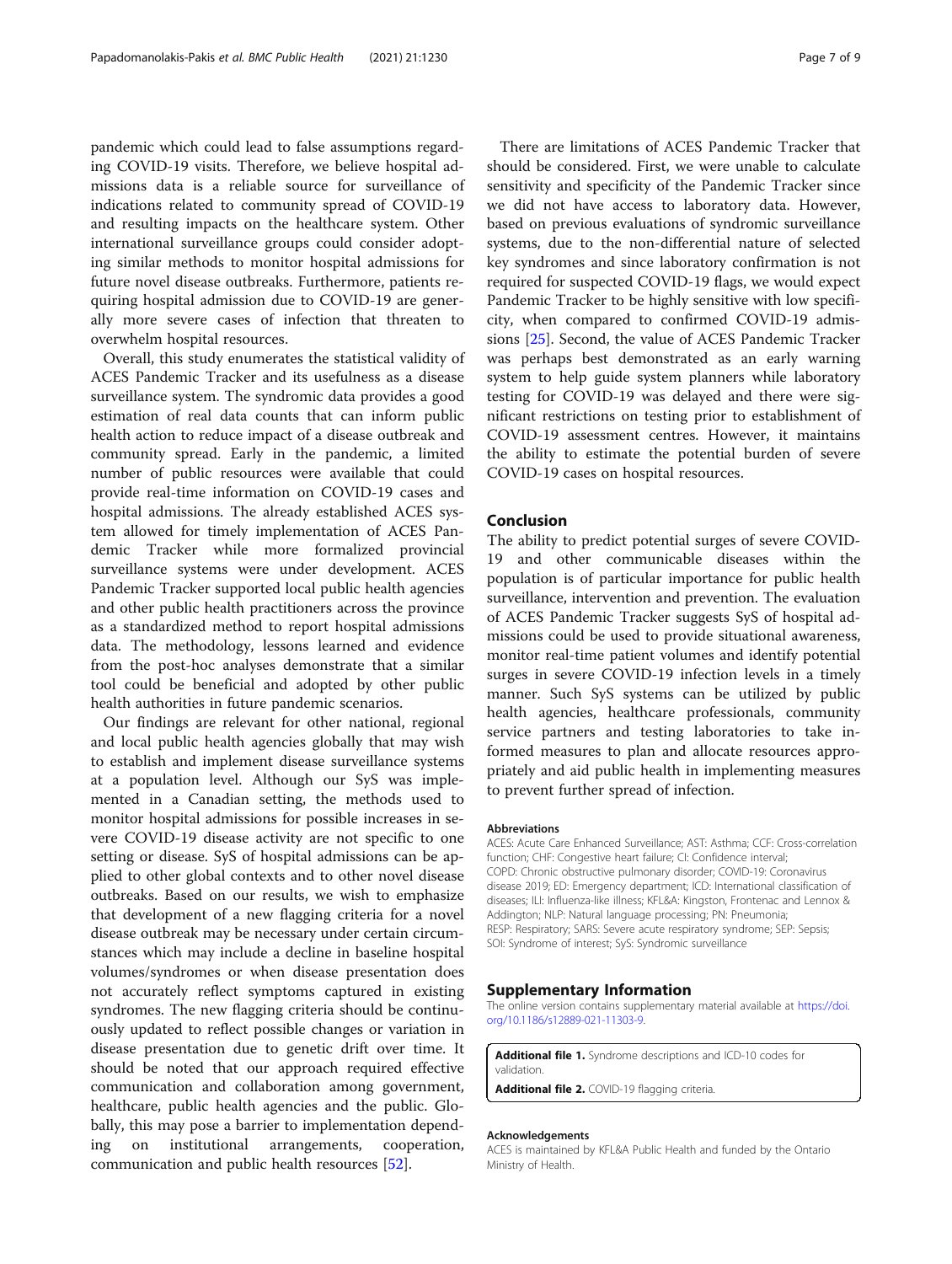#### <span id="page-7-0"></span>Authors' contributions

AM, AVD, NV and KMM contributed to the development of ACES Pandemic Tracker. KMM conceived the idea of the study. NPP conducted data analyses and prepared the manuscript. All authors reviewed, revised and approved the final manuscript.

#### Funding

The authors received no financial support for the research, authorship or publication of this article.

#### Availability of data and materials

ACES is bound by data sharing agreements with each participating hospital and/or hospital corporation and their regional local public health agencies. ACES Pandemic Tracker is a publicly accessible tool and available without a user agreement enabling free and open information for academics, health professionals, emergency services, the media and the public on the community spread of COVID-19 and its impact on hospitals at [https://www.](https://www.kflaphi.ca/aces-pandemic-tracker/) [kflaphi.ca/aces-pandemic-tracker/.](https://www.kflaphi.ca/aces-pandemic-tracker/) Data for confirmed COVID-19 cases is publicly available and openly accessible from the Ontario Ministry of Health at <https://covid-19.ontario.ca/data>.

#### **Declarations**

#### Ethics approval and consent to participate

The data analyses in this research article has been conducted with aggregate data in accordance with the ethical and legal limitations defined by the data sharing agreements between ACES, public health agencies and the participating hospitals in Ontario and is exempt from Research Ethics Board review.

#### Consent for publication

Not applicable.

#### Competing interests

The authors declare that they have no competing interests.

#### Author details

<sup>1</sup> Knowledge Management Division, Kingston, Frontenac and Lennox & Addington Public Health, 221 Portsmouth Avenue, Kingston, Ontario K7M 1V5, Canada. <sup>2</sup>Office of the Medical Officer of Health, Kingston, Frontenac and Lennox & Addington Public Health, 221 Portsmouth Avenue, Kingston, Ontario K7M 1V5, Canada.

#### Received: 9 March 2021 Accepted: 14 June 2021 Published online: 26 June 2021

#### References

- 1. World Health Organization. WHO Coronavirus Disease (COVID-19) Dashboard. 2020. <https://covid19.who.int>. Accessed 8 Mar 2021.
- 2. Public Health Ontario. Ontario COVID-19 Data Tool. 2020. [https://www.](https://www.publichealthontario.ca/en/data-and-analysis/infectious-disease/covid-19-data-surveillance/covid-19-data-tool?tab=summary) [publichealthontario.ca/en/data-and-analysis/infectious-disease/covid-19-da](https://www.publichealthontario.ca/en/data-and-analysis/infectious-disease/covid-19-data-surveillance/covid-19-data-tool?tab=summary) [ta-surveillance/covid-19-data-tool?tab=summary.](https://www.publichealthontario.ca/en/data-and-analysis/infectious-disease/covid-19-data-surveillance/covid-19-data-tool?tab=summary) Accessed 8 Mar 2021.
- 3. Melidou A, Pereyaslov D, Hungnes O, Prosenc K, Alm E, Adlhoch C, et al. Virological surveillance of influenza viruses in the WHO European region in 2019/2020 - impact of the COVID-19 pandemic. Euro Surveill. 2020;25(46). [https://doi.org/10.2807/1560-7917.ES.2020.25.46.2001822.](https://doi.org/10.2807/1560-7917.ES.2020.25.46.2001822)
- 4. Ibrahim N. Epidemiologic surveillance for controlling COVID-19 pandemic: types, challenges and implications. J Infect Public Health. 2020;13(11):1630– 8. <https://doi.org/10.1016/j.jiph.2020.07.019>.
- Post L, Issa T, Boctor M, Moss C, Murphy R, Ison M, et al. Dynamic public health surveillance to track and mitigate the US COVID-19 epidemic: longitudinal trend analysis study. J Med Internet Res. 2020;22(12):e24286. [https://doi.org/10.2196/24286.](https://doi.org/10.2196/24286)
- 6. Murray C, Alamro N, Hwang H, Lee U. Digital public health and COVID-19. Lancet Public Heal. 2020;5(9):E469–70. [https://doi.org/10.1016/S2468-2667\(2](https://doi.org/10.1016/S2468-2667(20)30187-0) [0\)30187-0](https://doi.org/10.1016/S2468-2667(20)30187-0).
- Hughes H, Edeghere O, O'Brien S, Vivancos R, Elliot A. Emergency department syndromic surveillance systems: a systematic review. BMC Public Health. 2020;20(1):1891. <https://doi.org/10.1186/s12889-020-09949-y>.
- 8. World Health Organization. Public health surveillance. 2020. [https://www.](https://www.who.int/immunization/monitoring_surveillance/burden/vpd/en/) [who.int/immunization/monitoring\\_surveillance/burden/vpd/en/](https://www.who.int/immunization/monitoring_surveillance/burden/vpd/en/). Accessed 8 Mar 2021.
- Nsubuga P, White M, Thacker S, Anderson M, Blount S, Broome C, et al. Public health surveillance: a tool for targeting and monitoring interventions. In: Disease control priorities in developing countries. 2nd ed. Washington (DC): Oxford University Press; 2006. p. 997–1015. [https://www.ncbi.nlm.nih.](https://www.ncbi.nlm.nih.gov/books/NBK11770/) [gov/books/NBK11770/.](https://www.ncbi.nlm.nih.gov/books/NBK11770/)
- 10. Hiller K, Stoneking L, Min A, Rhodes S. Syndromic surveillance for influenza in the emergency department-a systematic review. Plos One. 2013;8(9): e73832. <https://doi.org/10.1371/journal.pone.0073832>.
- 11. Hughes H, Hughes T, Morbey R, Challen K, Oliver I, Smith G, et al. Emergency department use during COVID-19 as described by syndromic surveillance. Emerg Med J. 2020;37(10):600–4. [https://doi.org/10.1136/](https://doi.org/10.1136/emermed-2020-209980) [emermed-2020-209980.](https://doi.org/10.1136/emermed-2020-209980)
- 12. Smith G, Hippisley-Cox J, Harcourt S, Heaps M, Painter M, Porter A. Developing a national primary care-based early warning system for health protection--a surveillance tool for the future? Analysis of routinely collected data. J Public Heal. 2007;29(1):75–82. [https://doi.org/1](https://doi.org/10.1093/pubmed/fdl078) [0.1093/pubmed/fdl078.](https://doi.org/10.1093/pubmed/fdl078)
- 13. Gault G, Larrieu S, Durand C, Josseran L, Jouves B, Filleul L. Performance of a syndromic system for influenza based on the activity of general practioners. Fr J Public Heal. 2009;31(2):286–92. [https://doi.org/10.1093/pubmed/fdp020.](https://doi.org/10.1093/pubmed/fdp020)
- 14. Harcourt S, Morbey R, Smith G, Loveridge P, Green H, Pebody R, et al. Developing influenza and respiratory syncytial virus activity thresholds for syndromic surveillance in England. Epidemiol Infect. 2019;147:e163. [https://](https://doi.org/10.1017/S0950268819000542) [doi.org/10.1017/S0950268819000542](https://doi.org/10.1017/S0950268819000542).
- 15. Vergu E, Grais R, Sarter H, Fagot J, Lambert B, Valleron A, et al. Medication sales and syndromic surveillance. France Emerg Infect Dis. 2006;12(3):416– 21. <https://doi.org/10.3201/eid1203.050573>.
- 16. Todd S, Diggle P, White P, Fearne A, Read J. The spatiotemporal association of non-prescription retail sales with cases during the 2009 influenza pandemic in Great Britain. BMJ Open. 2014;4(4):e004869. [https://doi.org/1](https://doi.org/10.1136/bmjopen-2014-004869) [0.1136/bmjopen-2014-004869.](https://doi.org/10.1136/bmjopen-2014-004869)
- 17. Mostashari F, Fine A, Das D, Adams J, Layton M. Use of ambulance dispatch data as an early warning system for communitywide influenzalike illness, New York City. J Urban Heal. 2003;80:i43–9.
- 18. Coory M, Kelly H, Tippett V. Assessment of ambulance dispatch data for surveillance of influenza-like illness in Melbourne, Australia. Public Health. 2009;123(2):163–8. [https://doi.org/10.1016/j.puhe.2008.10.027.](https://doi.org/10.1016/j.puhe.2008.10.027)
- 19. Greenko J, Mostashari F, Fine A, Layton M. Clinical evaluation of the emergency medical services (EMS) ambulance dispatch-based syndromic surveillance system, New York City. J Urban Heal. 2003;80:i50–6.
- 20. Todkill D, Loveridge P, Elliot A, Morbey R, Edeghere O, Rayment-Bishop T, et al. Utility of ambulance data for real-time syndromic surveillance: a pilot in the West Midlands Region, United Kingdom. Prehosp Disaster Med. 2017; 32(6):667–72. <https://doi.org/10.1017/S1049023X17006690>.
- 21. Public Health England. Syndromic surveillance: systems and analyses. 2021.
- 22. Ma T, Englund H, Bjelkmar P, Wallensten A, Hulth A. Syndromic surveillance of influenza activity in Sweden: an evaluation of three tools. Epidemiol Infect. 2015;143(11):2390–8. [https://doi.org/10.1017/S0950268814003240.](https://doi.org/10.1017/S0950268814003240)
- 23. Cook E, Randhawa G, Guppy A, Large S. A study of urgent and emergency referrals from NHS direct within England. BMJ Open. 2015;5(5):e007533. <https://doi.org/10.1136/bmjopen-2014-007533>.
- 24. Charles-Smith L, Reynolds T, Cameron M, Conway M, Lau E, Olsen J, et al. Using social media for actionable disease surveillance and outbreak management: a systematic literature review. Plos One. 2015;10(10):e0139701. [https://doi.org/10.1371/journal.pone.0139701.](https://doi.org/10.1371/journal.pone.0139701)
- 25. Provincial Infectious Diseases Advisory Committee (PIDAC). Syndromic surveillance discussion paper. 2012. [https://www.publichealthontario.ca/-/](https://www.publichealthontario.ca/-/media/documents/S/2012/syndromic-surveillance-discussion.pdf?la=en) [media/documents/S/2012/syndromic-surveillance-discussion.pdf?la=en.](https://www.publichealthontario.ca/-/media/documents/S/2012/syndromic-surveillance-discussion.pdf?la=en)
- 26. Ward M, Stanley A, Deeth L, Deardon R, Feng Z, Trotz-Williams L. Methods for detecting seasonal influenza epidemics using a school absenteeism surveillance system. BMC Public Health. 2019;19(1):1232. [https://doi.org/1](https://doi.org/10.1186/s12889-019-7521-7) [0.1186/s12889-019-7521-7.](https://doi.org/10.1186/s12889-019-7521-7)
- 27. Hughes H, Morbey R, Hughes T, Locker T, Pebody R, Green H, et al. Emergency department syndromic surveillance providing early warning of seasonal respiratory activity in England. Epidemiol Infect. 2016;144(5):1052– 64. [https://doi.org/10.1017/S0950268815002125.](https://doi.org/10.1017/S0950268815002125)
- 28. Buda S, Tolksdorf K, Schuler E, Kuhlen R, Haas W. Establishing an ICD-10 code based SARI-surveillance in Germany - description of the system and